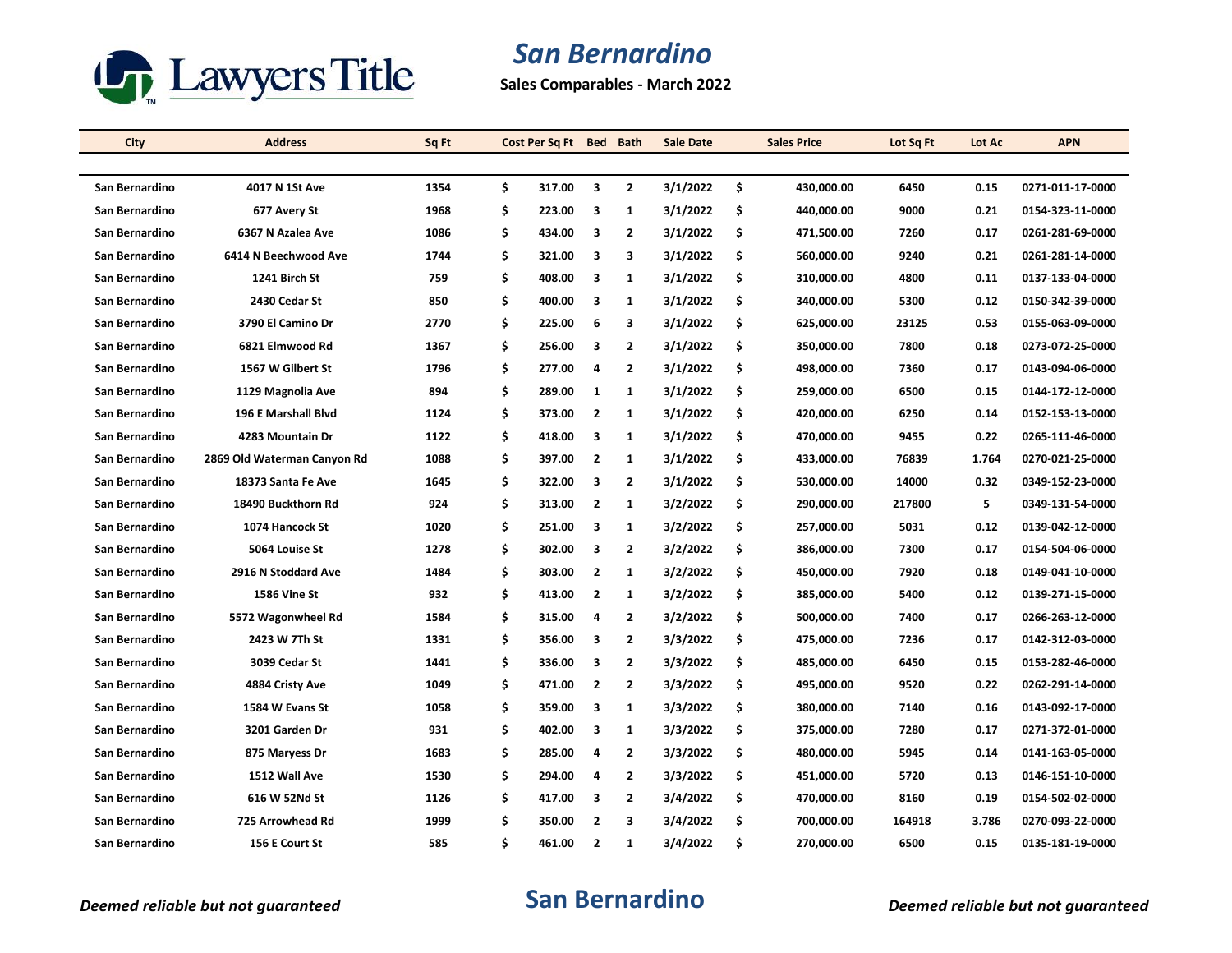

**Sales Comparables - March 2022**

| City           | <b>Address</b>         | Sq Ft | Cost Per Sq Ft Bed Bath |                         |                         | <b>Sale Date</b> | <b>Sales Price</b> | Lot Sq Ft | Lot Ac | <b>APN</b>       |
|----------------|------------------------|-------|-------------------------|-------------------------|-------------------------|------------------|--------------------|-----------|--------|------------------|
|                |                        |       |                         |                         |                         |                  |                    |           |        |                  |
| San Bernardino | 301 Edgerton Dr        | 1784  | \$<br>249.00            | $\overline{2}$          | $\overline{2}$          | 3/4/2022         | \$<br>445,000.00   | 31547     | 0.72   | 0271-091-55-0000 |
| San Bernardino | 3122 N G St            | 974   | \$<br>441.00            | $\overline{2}$          | 1                       | 3/4/2022         | \$<br>430,000.00   | 7500      | 0.17   | 0151-132-18-0000 |
| San Bernardino | 1592 Home Ave          | 795   | \$<br>459.00            | $\overline{2}$          | $\mathbf{1}$            | 3/4/2022         | \$<br>365,000.00   | 8460      | 0.19   | 0143-133-23-0000 |
| San Bernardino | 17995 Sweet Bay Ln     | 2383  | \$<br>274.00            | 3                       | $\overline{2}$          | 3/4/2022         | \$<br>655,000.00   | 5174      | 0.12   | 1116-153-16-0000 |
| San Bernardino | 6804 Ventura Ct        | 2446  | \$<br>265.00            | 4                       | 3                       | 3/4/2022         | \$<br>650,000.00   | 11920     | 0.27   | 0261-471-10-0000 |
| San Bernardino | 1694 E Victoria Ave    | 528   | \$<br>1,060.00          | 1                       | $\mathbf{1}$            | 3/4/2022         | \$<br>560,000.00   | 25500     | 0.59   | 0281-172-16-0000 |
| San Bernardino | 1208 W 24Th St         | 1140  | \$<br>333.00            | 3                       | $\mathbf{1}$            | 3/7/2022         | \$<br>380,000.00   | 7840      | 0.18   | 0148-201-01-0000 |
| San Bernardino | <b>5323 Elm Ave</b>    | 1217  | \$<br>425.00            | $\overline{a}$          | $\overline{2}$          | 3/7/2022         | \$<br>518,000.00   | 7370      | 0.17   | 0271-462-31-0000 |
| San Bernardino | 1319 Lomita Rd         | 1503  | \$<br>302.00            | 3                       | $\mathbf{1}$            | 3/7/2022         | \$<br>455,000.00   | 6215      | 0.14   | 0148-284-05-0000 |
| San Bernardino | 936 N Pennsylvania Ave | 1581  | \$<br>208.00            | 3                       | $\mathbf{1}$            | 3/7/2022         | \$<br>330,000.00   | 11853     | 0.27   | 0139-351-08-0000 |
| San Bernardino | 1278 Pepper Tree Ln    | 952   | \$<br>399.00            | $\overline{\mathbf{3}}$ | $\mathbf{1}$            | 3/7/2022         | \$<br>380,000.00   | 7200      | 0.17   | 0147-134-07-0000 |
| San Bernardino | 5204 Revere Ave        | 1613  | \$<br>151.00            | 3                       | $\overline{2}$          | 3/7/2022         | \$<br>245,000.00   | 11590     | 0.27   | 0266-471-54-0000 |
| San Bernardino | 1463 Sepulveda Ave     | 925   | \$<br>400.00            | $\overline{2}$          | $\mathbf{1}$            | 3/7/2022         | \$<br>370,000.00   | 7750      | 0.18   | 0146-173-09-0000 |
| San Bernardino | 1131 N Sierra Way      | 644   | \$<br>504.00            | $\overline{2}$          | $\mathbf{1}$            | 3/7/2022         | \$<br>325,000.00   | 6726      | 0.15   | 0140-081-20-0000 |
| San Bernardino | 556 E 28Th St          | 1163  | \$<br>365.00            | 3                       | $\mathbf{1}$            | 3/8/2022         | \$<br>425,000.00   | 6125      | 0.14   | 0150-102-30-0000 |
| San Bernardino | 236 E 43Rd St          | 1073  | \$<br>422.00            | $\overline{2}$          | 1                       | 3/8/2022         | \$<br>453,000.00   | 6750      | 0.15   | 0154-231-13-0000 |
| San Bernardino | 1679 W 7Th St          | 932   | \$<br>425.00            | $\overline{2}$          | $\mathbf{1}$            | 3/8/2022         | \$<br>397,000.00   | 5940      | 0.14   | 0138-023-15-0000 |
| San Bernardino | 2113 Chestnut St       | 1259  | \$<br>357.00            | 4                       | $\overline{2}$          | 3/8/2022         | \$<br>450,000.00   | 7254      | 0.17   | 0142-541-31-0000 |
| San Bernardino | 5678 Elm Ave           | 1215  | \$<br>390.00            | 3                       | $\overline{2}$          | 3/8/2022         | \$<br>475,000.00   | 7480      | 0.17   | 0271-322-40-0000 |
| San Bernardino | 5677 Golondrina Dr     | 1215  | \$<br>358.00            | 3                       | $\overline{2}$          | 3/8/2022         | \$<br>435,000.00   | 7920      | 0.18   | 0271-446-20-0000 |
| San Bernardino | 1136 Hancock St        | 1392  | \$<br>303.00            | 4                       | $\overline{2}$          | 3/8/2022         | \$<br>423,000.00   | 5031      | 0.12   | 0139-032-28-0000 |
| San Bernardino | 5409 Ironwood St       | 1219  | \$<br>348.00            | 3                       | $\mathbf{1}$            | 3/8/2022         | \$<br>425,000.00   | 7260      | 0.17   | 0271-401-07-0000 |
| San Bernardino | 20151 Kendall Dr       | 500   | \$<br>4,900.00          | $\mathbf{1}$            | $\mathbf{1}$            | 3/8/2022         | \$<br>2,450,000.00 | 43560     | 1      | 0266-012-04-0000 |
| San Bernardino | 831 Mockingbird Ln     | 1878  | \$<br>242.00            | 3                       | 2                       | 3/8/2022         | \$<br>455,000.00   | 14256     | 0.33   | 0153-271-35-0000 |
| San Bernardino | 4035 Obsidian Rd       | 2389  | \$<br>282.00            | $\overline{a}$          | $\overline{\mathbf{3}}$ | 3/8/2022         | \$<br>675,000.00   | 5376      | 0.12   | 1116-181-56-0000 |
| San Bernardino | 2856 Patterson Way     | 1043  | \$<br>436.00            | $\overline{\mathbf{2}}$ | $\mathbf{1}$            | 3/8/2022         | \$<br>455,000.00   | 7420      | 0.17   | 0149-053-11-0000 |
| San Bernardino | 6384 N Ventura Ave     | 1314  | \$<br>369.00            | $\overline{\mathbf{3}}$ | $\overline{2}$          | 3/8/2022         | \$<br>485,000.00   | 9864      | 0.23   | 0261-431-31-0000 |
| San Bernardino | 17888 Windsor Ave      | 3035  | \$<br>411.00            | $\overline{2}$          | 3                       | 3/8/2022         | \$<br>1,250,000.00 | 140263    | 3.22   | 0349-143-38-0000 |
| San Bernardino | 143 E 10Th St          | 1593  | \$<br>195.00            | 4                       | $\overline{2}$          | 3/9/2022         | \$<br>311,000.00   | 6800      | 0.16   | 0140-171-06-0000 |
| San Bernardino | 263 E 44Th St          | 880   | \$<br>454.00            | 3                       | $\mathbf{1}$            | 3/9/2022         | \$<br>400,000.00   | 6750      | 0.15   | 0154-233-04-0000 |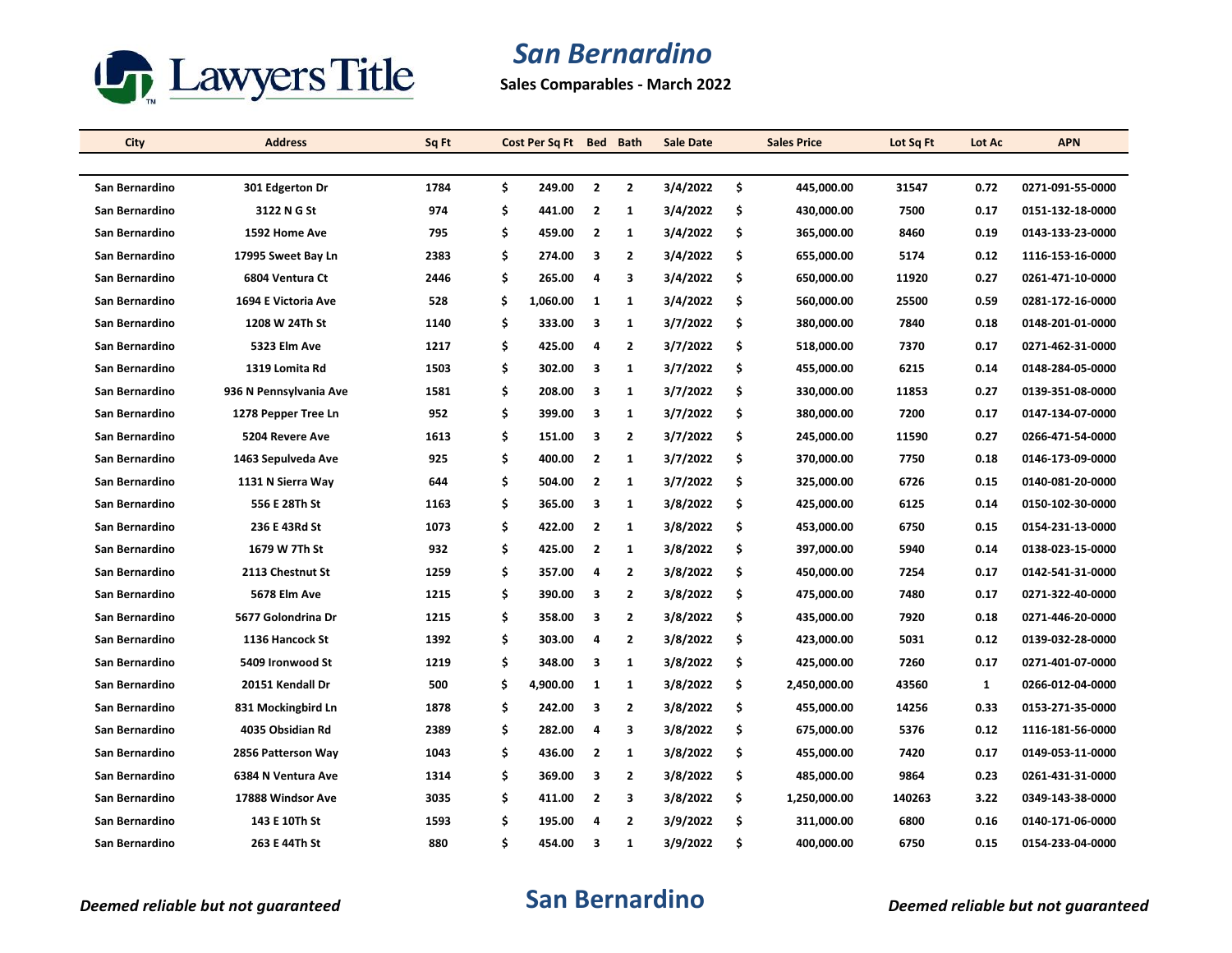

**Sales Comparables - March 2022**

| City           | <b>Address</b>       | Sq Ft | Cost Per Sq Ft Bed Bath |                         |                         | <b>Sale Date</b> |     | <b>Sales Price</b> | Lot Sq Ft | Lot Ac | <b>APN</b>       |
|----------------|----------------------|-------|-------------------------|-------------------------|-------------------------|------------------|-----|--------------------|-----------|--------|------------------|
|                |                      |       |                         |                         |                         |                  |     |                    |           |        |                  |
| San Bernardino | 393 W 53Rd St        | 1371  | \$<br>368.00            | 3                       | $\overline{2}$          | 3/9/2022         | \$  | 505,000.00         | 8260      | 0.19   | 0154-567-15-0000 |
| San Bernardino | 25072 6Th St         | 1154  | \$<br>152.00            | 4                       | 2                       | 3/9/2022         | \$  | 176,500.00         | 25840     | 0.59   | 0278-221-19-0000 |
| San Bernardino | 3755 Camellia Dr     | 1235  | \$<br>364.00            | $\overline{\mathbf{2}}$ | $\mathbf{1}$            | 3/9/2022         | \$  | 450,000.00         | 9750      | 0.22   | 0155-062-04-0000 |
| San Bernardino | 18002 Iolite Loop    | 3102  | \$<br>225.00            | 4                       | $\overline{2}$          | 3/9/2022         | \$  | 699,000.00         | 7200      | 0.17   | 1116-152-45-0000 |
| San Bernardino | 18261 Lapis Ln       | 2888  | \$<br>267.00            | 5                       | $\overline{2}$          | 3/9/2022         | \$  | 773,000.00         | 8580      | 0.2    | 1116-166-07-0000 |
| San Bernardino | 5373 Newbury Ave     | 1692  | \$<br>269.00            | 4                       | $\overline{2}$          | 3/9/2022         | \$  | 456,000.00         | 8241      | 0.19   | 0271-463-13-0000 |
| San Bernardino | 2872 N Pershing Ave  | 1594  | \$<br>326.00            | 3                       | $\mathbf{1}$            | 3/9/2022         | \$  | 520,000.00         | 6300      | 0.14   | 0150-041-17-0000 |
| San Bernardino | 530 W Acacia Ct      | 1828  | \$<br>243.00            | 4                       | $\overline{2}$          | 3/10/2022        | \$  | 445,000.00         | 7260      | 0.17   | 0154-674-06-0000 |
| San Bernardino | 2824 N Arrowhead Ave | 1049  | \$<br>376.00            | $\overline{2}$          | 1                       | 3/10/2022        | \$  | 395,000.00         | 6850      | 0.16   | 0149-084-09-0000 |
| San Bernardino | 180 Glen Avon Dr     | 746   | \$<br>113.00            | $\overline{2}$          | $\mathbf{1}$            | 3/10/2022        | \$  | 85,000.00          | 7200      | 0.17   | 0331-144-51-0000 |
| San Bernardino | 185 N Macy St        | 960   | \$<br>520.00            | $\overline{\mathbf{3}}$ | $\mathbf{1}$            | 3/10/2022        | \$  | 500,000.00         | 6300      | 0.14   | 0142-264-02-0000 |
| San Bernardino | 3020 Parkside Dr     | 1847  | \$<br>297.00            | 3                       | $\overline{2}$          | 3/10/2022        | \$  | 550,000.00         | 12750     | 0.29   | 0153-142-14-0000 |
| San Bernardino | 5332 Chiquita Ln     | 2242  | \$<br>254.00            | 5                       | 3                       | 3/11/2022        | \$  | 570,000.00         | 7260      | 0.17   | 0271-401-20-0000 |
| San Bernardino | 3163 N D St          | 1440  | \$<br>343.00            | $\overline{2}$          | $\mathbf{1}$            | 3/11/2022        | \$  | 495,000.00         | 6350      | 0.15   | 0152-172-18-0000 |
| San Bernardino | 620 Greenwood Ave    | 1908  | \$<br>283.00            | 4                       | $\overline{2}$          | 3/11/2022        | \$  | 540,000.00         | 43560     | 1      | 0349-071-34-0000 |
| San Bernardino | 642 Madison St       | 712   | \$<br>594.00            | $\overline{2}$          | 1                       | 3/11/2022        | \$  | 423,000.00         | 6240      | 0.14   | 0138-021-13-0000 |
| San Bernardino | 2119 N Pershing Ave  | 1340  | \$<br>335.00            | $\overline{2}$          | $\mathbf{1}$            | 3/11/2022        | \$  | 450,000.00         | 6750      | 0.15   | 0146-012-03-0000 |
| San Bernardino | 2916 Sepulveda Ave   | 1302  | \$<br>350.00            | 3                       | $\overline{2}$          | 3/11/2022        | \$  | 457,000.00         | 6350      | 0.15   | 0150-025-22-0000 |
| San Bernardino | 6084 N Walnut Ave    | 1218  | \$<br>394.00            | 3                       | $\overline{2}$          | 3/11/2022        | \$  | 480,000.00         | 7560      | 0.17   | 0261-291-02-0000 |
| San Bernardino | 1135 E Alexander Ave | 1471  | \$<br>203.00            | 3                       | $\overline{2}$          | 3/14/2022        | \$  | 300,000.00         | 7250      | 0.17   | 0150-382-06-0000 |
| San Bernardino | 4994 Mariposa Dr     | 3592  | \$<br>194.00            | 4                       | 3                       | 3/14/2022        | \$. | 700,000.00         | 11400     | 0.26   | 0155-482-11-0000 |
| San Bernardino | 7050 Newbury Ave     | 1300  | \$<br>357.00            | 4                       | $\overline{2}$          | 3/14/2022        | \$  | 465,000.00         | 7200      | 0.17   | 0273-362-03-0000 |
| San Bernardino | 6040 N Walnut Ave    | 1287  | \$<br>392.00            | 3                       | $\overline{2}$          | 3/14/2022        | \$  | 505,000.00         | 7680      | 0.18   | 0261-291-06-0000 |
| San Bernardino | 650 W 33Rd St        | 916   | \$<br>611.00            | 1                       | 1                       | 3/15/2022        | \$  | 560,000.00         | 7670      | 0.18   | 0151-053-05-0000 |
| San Bernardino | 255 E 45Th St        | 1470  | \$<br>329.00            | 3                       | $\mathbf{1}$            | 3/15/2022        | \$  | 485,000.00         | 6750      | 0.15   | 0154-204-02-0000 |
| San Bernardino | 17966 Cloudberry Dr  | 1894  | \$<br>322.00            | 3                       | $\overline{2}$          | 3/15/2022        | \$  | 610,000.00         | 5348      | 0.12   | 1116-231-34-0000 |
| San Bernardino | 5433 Elm Ave         | 1106  | \$<br>396.00            | $\overline{\mathbf{3}}$ | $\overline{2}$          | 3/15/2022        | \$  | 438,000.00         | 7370      | 0.17   | 0271-462-20-0000 |
| San Bernardino | 3478 N F St          | 1296  | \$<br>381.00            | 3                       | $\overline{2}$          | 3/15/2022        | \$  | 495,000.00         | 7800      | 0.18   | 0152-041-64-0000 |
| San Bernardino | 3168 Genevieve St    | 1158  | \$<br>418.00            | $\overline{2}$          | 1                       | 3/15/2022        | \$  | 485,000.00         | 9300      | 0.21   | 0152-183-04-0000 |
| San Bernardino | 1594 Hancock St      | 2596  | \$<br>225.00            | 4                       | $\overline{\mathbf{3}}$ | 3/15/2022        | \$  | 585,000.00         | 7504      | 0.17   | 0269-162-31-0000 |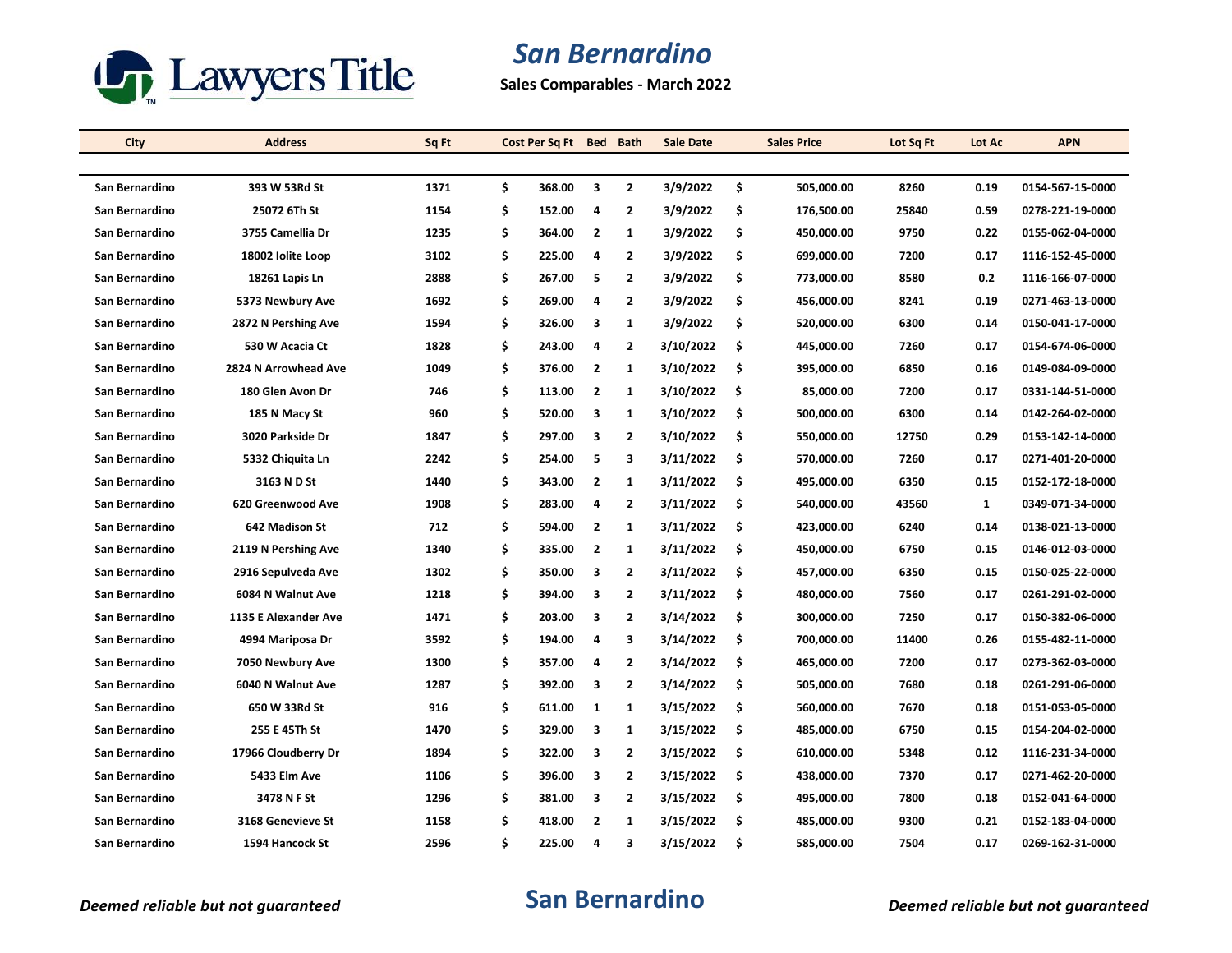

**Sales Comparables - March 2022**

| City           | <b>Address</b>           | Sq Ft | Cost Per Sq Ft Bed |                         | <b>Bath</b>    | <b>Sale Date</b> |     | <b>Sales Price</b> | Lot Sq Ft | Lot Ac | <b>APN</b>       |
|----------------|--------------------------|-------|--------------------|-------------------------|----------------|------------------|-----|--------------------|-----------|--------|------------------|
|                |                          |       |                    |                         |                |                  |     |                    |           |        |                  |
| San Bernardino | 7585 W Meyers Rd         | 2851  | \$<br>429.00       | 3                       | $\overline{2}$ | 3/15/2022        | \$  | 1,225,000.00       | 307969    | 7.07   | 0348-101-34-0000 |
| San Bernardino | 3135 N Mountain View Ave | 1144  | \$<br>388.00       | 3                       | 1              | 3/15/2022        | \$  | 445,000.00         | 6875      | 0.16   | 0152-183-14-0000 |
| San Bernardino | 3178 Acacia Ave          | 1334  | \$<br>276.00       | $\overline{2}$          | $\overline{2}$ | 3/16/2022        | \$  | 369,000.00         | 6000      | 0.14   | 0152-161-06-0000 |
| San Bernardino | 3894 Bur Oak Rd          | 1597  | \$<br>369.00       | 3                       | $\overline{2}$ | 3/16/2022        | \$  | 590,000.00         | 4069      | 0.09   | 1116-221-48-0000 |
| San Bernardino | 6454 Churchill St        | 1135  | \$<br>426.00       | 3                       | $\overline{2}$ | 3/16/2022        | \$  | 484,500.00         | 7245      | 0.17   | 0261-301-49-0000 |
| San Bernardino | 5634 N Crescent St       | 1816  | \$<br>286.00       | 3                       | $\overline{2}$ | 3/16/2022        | \$  | 520,000.00         | 8581      | 0.2    | 0265-301-77-0000 |
| San Bernardino | 3154 N D St              | 1675  | \$<br>304.00       | 3                       | $\mathbf{1}$   | 3/16/2022        | \$  | 510,000.00         | 7000      | 0.16   | 0152-171-07-0000 |
| San Bernardino | 1498 Deercrest Dr        | 2748  | \$<br>276.00       | $\overline{a}$          | 3              | 3/16/2022        | \$  | 760,000.00         | 20000     | 0.46   | 0349-131-38-0000 |
| San Bernardino | 7854 Elm St              | 1315  | \$<br>228.00       | 3                       | 1              | 3/16/2022        | \$  | 300,000.00         | 9450      | 0.22   | 0278-261-05-0000 |
| San Bernardino | 1398 N G St              | 1583  | \$<br>221.00       | 3                       | $\mathbf{1}$   | 3/16/2022        | \$  | 350,000.00         | 6750      | 0.15   | 0145-164-20-0000 |
| San Bernardino | 2852 Genevieve St        | 1014  | \$<br>422.00       | $\overline{2}$          | $\mathbf{1}$   | 3/16/2022        | \$  | 428,000.00         | 6250      | 0.14   | 0150-051-17-0000 |
| San Bernardino | 875 Mission Dr           | 1073  | \$<br>287.00       | 3                       | 1              | 3/16/2022        | \$  | 309,000.00         | 5740      | 0.13   | 0141-152-05-0000 |
| San Bernardino | 1142 E 27Th St           | 1471  | \$<br>329.00       | 3                       | $\overline{2}$ | 3/17/2022        | \$  | 485,000.00         | 7482      | 0.17   | 0150-382-26-0000 |
| San Bernardino | 4915 N E St              | 1445  | \$<br>314.00       | 3                       | $\overline{2}$ | 3/17/2022        | \$  | 455,000.00         | 7200      | 0.17   | 0154-412-12-0000 |
| San Bernardino | 945 Esperanza St         | 552   | \$<br>2,717.00     | $\overline{\mathbf{2}}$ | 1              | 3/17/2022        | \$  | 1,500,000.00       | 6500      | 0.15   | 0141-441-06-0000 |
| San Bernardino | 540 N Gardena St         | 1242  | \$<br>305.00       | 3                       | $\overline{2}$ | 3/17/2022        | \$  | 380,000.00         | 7000      | 0.16   | 0138-082-18-0000 |
| San Bernardino | 1153 Kimbark Ave         | 2029  | \$<br>211.00       | 4                       | $\mathbf{1}$   | 3/17/2022        | \$  | 430,000.00         | 70088     | 1.609  | 0349-124-31-0000 |
| San Bernardino | 5159 Lakewood Dr         | 1212  | \$<br>424.00       | 4                       | $\overline{2}$ | 3/17/2022        | \$  | 515,000.00         | 7800      | 0.18   | 0266-311-40-0000 |
| San Bernardino | 1679 Morgan Rd           | 1519  | \$<br>296.00       | 3                       | $\overline{2}$ | 3/17/2022        | \$  | 450,000.00         | 7194      | 0.17   | 0266-271-36-0000 |
| San Bernardino | 1433 Union St            | 1184  | \$<br>376.00       | 3                       | 1              | 3/17/2022        | \$  | 446,000.00         | 6900      | 0.16   | 0139-232-10-0000 |
| San Bernardino | 25912 E 17Th St          | 1304  | \$<br>241.00       | 3                       | $\overline{2}$ | 3/18/2022        | \$. | 315,000.00         | 7200      | 0.17   | 1191-071-28-0000 |
| San Bernardino | 332 W 18Th St            | 2977  | \$<br>203.00       | 4                       | $\mathbf{1}$   | 3/18/2022        | \$  | 606,000.00         | 15000     | 0.34   | 0145-063-05-0000 |
| San Bernardino | 1417 W 2Nd St            | 918   | \$<br>114.00       | $\overline{\mathbf{2}}$ | 1              | 3/18/2022        | \$  | 105,000.00         | 6000      | 0.14   | 0138-281-04-0000 |
| San Bernardino | 24661 6Th St             | 768   | \$<br>397.00       | $\overline{2}$          | 1              | 3/18/2022        | \$  | 305,000.00         | 6750      | 0.15   | 0279-073-03-0000 |
| San Bernardino | 3854 Bilberry Rd         | 1821  | \$<br>365.00       | 3                       | $\overline{2}$ | 3/18/2022        | \$  | 665,000.00         | 6245      | 0.14   | 1116-221-77-0000 |
| San Bernardino | 3071 N Crescent Ave      | 672   | \$<br>602.00       | $\overline{\mathbf{2}}$ | $\mathbf{1}$   | 3/18/2022        | \$  | 405,000.00         | 7500      | 0.17   | 0151-152-09-0000 |
| San Bernardino | 5332 Dogwood St          | 1232  | \$<br>389.00       | 3                       | $\overline{2}$ | 3/18/2022        | \$  | 480,000.00         | 7260      | 0.17   | 0271-392-20-0000 |
| San Bernardino | 4034 N E St              | 1324  | \$<br>318.00       | $\overline{2}$          | $\mathbf{1}$   | 3/18/2022        | \$  | 421,500.00         | 19840     | 0.46   | 0265-251-13-0000 |
| San Bernardino | 450 Edgerton Dr          | 1781  | \$<br>303.00       | 3                       | $\overline{2}$ | 3/18/2022        | \$  | 540,000.00         | 7998      | 0.18   | 0271-512-02-0000 |
| San Bernardino | 172 Julia St             | 540   | \$<br>287.00       | 1                       | $\mathbf{1}$   | 3/18/2022        | \$  | 155,000.00         | 21175     | 0.49   | 0136-061-10-0000 |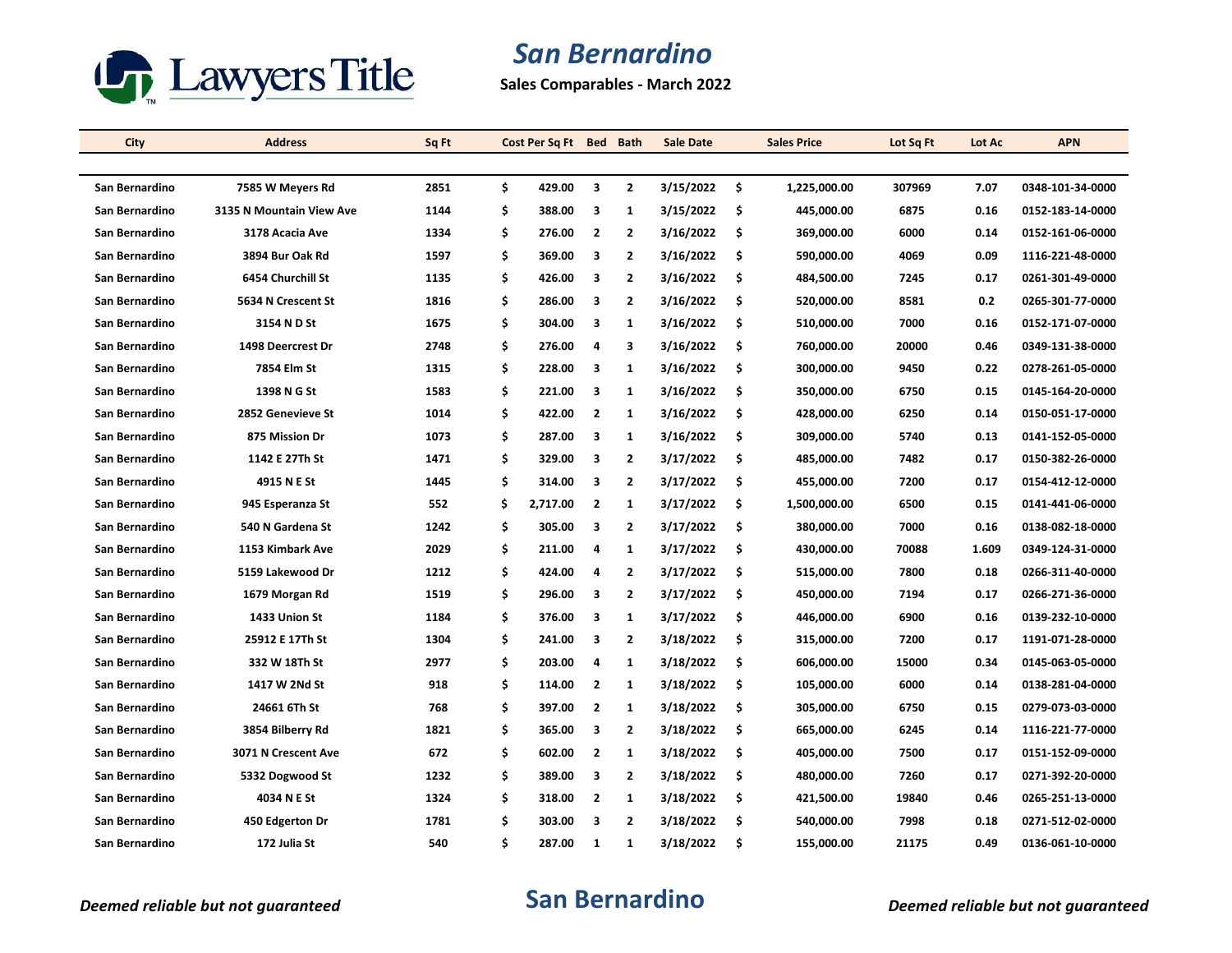

**Sales Comparables - March 2022**

| City           | <b>Address</b>           | Sq Ft | Cost Per Sq Ft Bed Bath |                         |                | <b>Sale Date</b> |     | <b>Sales Price</b> | Lot Sq Ft | Lot Ac | <b>APN</b>       |
|----------------|--------------------------|-------|-------------------------|-------------------------|----------------|------------------|-----|--------------------|-----------|--------|------------------|
|                |                          |       |                         |                         |                |                  |     |                    |           |        |                  |
| San Bernardino | 455 N Lugo Ave           | 1090  | \$<br>270.00            | 3                       | $\mathbf{1}$   | 3/18/2022        | \$  | 295,000.00         | 7500      | 0.17   | 0135-132-39-0000 |
| San Bernardino | 1290 W Lynwood Dr        | 844   | \$<br>421.00            | $\overline{2}$          | 1              | 3/18/2022        | \$  | 356,000.00         | 7200      | 0.17   | 0148-251-14-0000 |
| San Bernardino | 955 W Olive St           | 858   | \$<br>332.00            | 3                       | $\mathbf{1}$   | 3/18/2022        | \$  | 285,000.00         | 6811      | 0.16   | 0139-132-08-0000 |
| San Bernardino | 1448 W 4Th St            | 816   | \$<br>3,440.00          | 3                       | 1              | 3/21/2022        | \$  | 2,807,272.00       | 8700      | 0.2    | 0138-182-37-0000 |
| San Bernardino | 5362 Bonnie St           | 1223  | \$<br>382.00            | 4                       | $\overline{2}$ | 3/21/2022        | \$  | 467,500.00         | 7370      | 0.17   | 0271-485-06-0000 |
| San Bernardino | 18006 Crabapple Ct       | 1597  | \$<br>381.00            | 3                       | $\overline{2}$ | 3/21/2022        | \$  | 610,000.00         | 5003      | 0.11   | 1116-232-72-0000 |
| San Bernardino | 1588 N F St              | 1019  | \$<br>176.00            | $\overline{2}$          | $\mathbf{1}$   | 3/21/2022        | \$  | 180,000.00         | 6750      | 0.15   | 0145-122-20-0000 |
| San Bernardino | 1746 N G St              | 1213  | \$<br>258.00            | $\overline{2}$          | $\mathbf{1}$   | 3/21/2022        | \$  | 314,000.00         | 7500      | 0.17   | 0145-074-21-0000 |
| San Bernardino | 2174 N Lugo Ave          | 1252  | \$<br>247.00            | 3                       | 1              | 3/21/2022        | \$  | 310,000.00         | 6157      | 0.14   | 0146-021-17-0000 |
| San Bernardino | 2727 N Mountain View Ave | 1016  | \$<br>378.00            | $\overline{2}$          | $\mathbf{1}$   | 3/21/2022        | \$  | 385,000.00         | 6250      | 0.14   | 0150-131-03-0000 |
| San Bernardino | 1571 N Pershing Ave      | 1467  | \$<br>283.00            | $\overline{2}$          | $\mathbf{1}$   | 3/21/2022        | \$  | 415,713.00         | 6250      | 0.14   | 0146-132-24-0000 |
| San Bernardino | 1472 Pumalo St           | 950   | \$<br>358.00            | $\overline{\mathbf{2}}$ | 1              | 3/21/2022        | \$  | 340,500.00         | 7992      | 0.18   | 0272-192-27-0000 |
| San Bernardino | 6594 Steven Way          | 1251  | \$<br>421.00            | 3                       | $\overline{2}$ | 3/21/2022        | \$  | 527,000.00         | 7410      | 0.17   | 0261-391-30-0000 |
| San Bernardino | 6234 Verdemont Ranch Rd  | 1685  | \$<br>347.00            | $\overline{4}$          | $\overline{2}$ | 3/21/2022        | \$  | 585,000.00         | 10900     | 0.25   | 0261-551-13-0000 |
| San Bernardino | 2931 Wall Ave            | 858   | \$<br>448.00            | $\overline{\mathbf{2}}$ | 1              | 3/21/2022        | \$  | 385,000.00         | 6400      | 0.15   | 0150-032-04-0000 |
| San Bernardino | 26011 28Th St            | 1928  | \$<br>282.00            | $\overline{2}$          | $\overline{2}$ | 3/22/2022        | \$  | 545,000.00         | 10000     | 0.23   | 0285-382-10-0000 |
| San Bernardino | 255 Ardmore St           | 1228  | \$<br>377.00            | 3                       | $\overline{2}$ | 3/22/2022        | \$  | 463,000.00         | 8820      | 0.2    | 0153-051-36-0000 |
| San Bernardino | 724 S Dallas Ave         | 1442  | \$<br>339.00            | 3                       | $\overline{2}$ | 3/22/2022        | \$  | 490,000.00         | 7236      | 0.17   | 0142-651-42-0000 |
| San Bernardino | 218 E Ralston Ave        | 1412  | \$<br>361.00            | 3                       | $\overline{2}$ | 3/22/2022        | \$  | 510,000.00         | 8000      | 0.18   | 0154-453-10-0000 |
| San Bernardino | 2778 Serrano Rd          | 1406  | \$<br>250.00            | 4                       | 1              | 3/22/2022        | \$  | 352,000.00         | 10500     | 0.24   | 0148-101-03-0000 |
| San Bernardino | 1635 Summit Crest Ct     | 1816  | \$<br>341.00            | 4                       | $\overline{2}$ | 3/22/2022        | \$. | 620,000.00         | 7500      | 0.17   | 0148-351-10-0000 |
| San Bernardino | 1498 W 21St St           | 1409  | \$<br>281.00            | 3                       | $\overline{2}$ | 3/23/2022        | \$  | 397,000.00         | 9900      | 0.23   | 0143-021-01-0000 |
| San Bernardino | 794 W 7Th St             | 1016  | \$<br>442.00            | 3                       | 1              | 3/23/2022        | \$  | 450,000.00         | 6650      | 0.15   | 0140-263-26-0000 |
| San Bernardino | 3811 Bur Oak Rd          | 1597  | \$<br>378.00            | 3                       | 2              | 3/23/2022        | \$  | 605,000.00         | 5843      | 0.13   | 1116-142-40-0000 |
| San Bernardino | 1424 W Evans St          | 1812  | \$<br>242.00            | 3                       | $\overline{2}$ | 3/23/2022        | \$  | 440,000.00         | 7150      | 0.16   | 0143-101-11-0000 |
| San Bernardino | 749 N G St               | 1132  | \$<br>340.00            | 3                       | $\overline{2}$ | 3/23/2022        | \$  | 386,000.00         | 6875      | 0.16   | 0140-271-19-0000 |
| San Bernardino | 4080 Grand Fir Ln        | 4226  | \$<br>212.00            | 6                       | 4              | 3/23/2022        | \$  | 900,000.00         | 7197      | 0.17   | 1116-201-05-0000 |
| San Bernardino | 155 Magnolia Ave         | 635   | \$<br>496.00            | 1                       | 1              | 3/23/2022        | \$  | 315,000.00         | 7400      | 0.17   | 0146-163-05-0000 |
| San Bernardino | 3448 N Mayfield Ave      | 951   | \$<br>546.00            | $\overline{2}$          | $\mathbf{1}$   | 3/23/2022        | \$  | 520,000.00         | 11220     | 0.26   | 0152-083-50-0000 |
| San Bernardino | 4767 N Mayfield Ave      | 792   | \$<br>505.00            | $\overline{2}$          | $\mathbf{1}$   | 3/23/2022        | \$  | 400,000.00         | 10320     | 0.24   | 0154-144-09-0000 |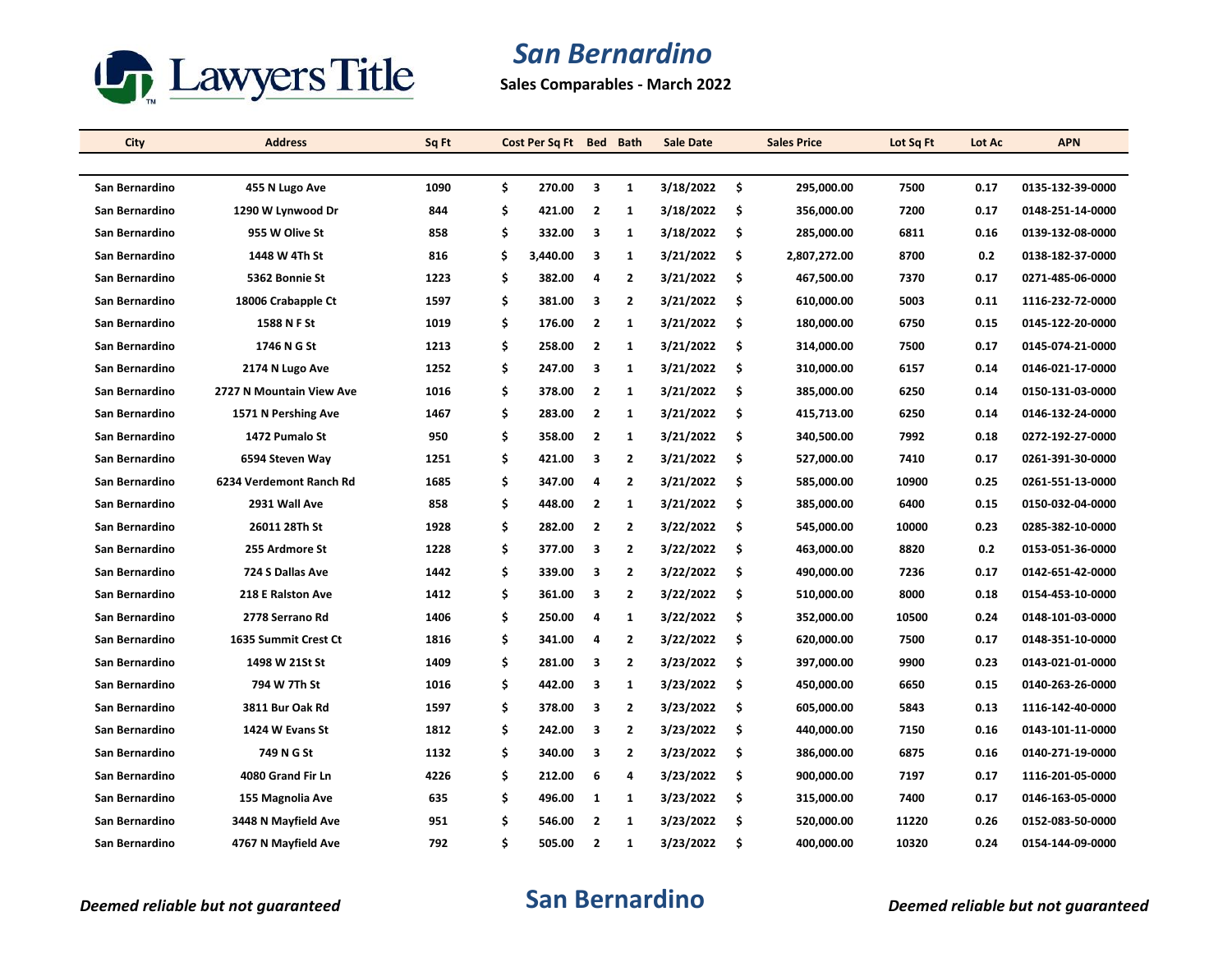

**Sales Comparables - March 2022**

| City           | <b>Address</b>        | Sq Ft | Cost Per Sq Ft Bed Bath |                |                | Sale Date | <b>Sales Price</b> | Lot Sq Ft | Lot Ac | <b>APN</b>       |
|----------------|-----------------------|-------|-------------------------|----------------|----------------|-----------|--------------------|-----------|--------|------------------|
|                |                       |       |                         |                |                |           |                    |           |        |                  |
| San Bernardino | 5095 N Stoddard Ave   | 1035  | \$<br>458.00            | 3              | $\mathbf{2}$   | 3/23/2022 | \$<br>475,000.00   | 7200      | 0.17   | 0154-475-02-0000 |
| San Bernardino | 18020 Sweet Bay Ln    | 2956  | \$<br>250.00            | 4              | $\mathbf{2}$   | 3/23/2022 | \$<br>740,000.00   | 6346      | 0.15   | 1116-153-24-0000 |
| San Bernardino | 1664 W 26Th St        | 1219  | \$<br>341.00            | 3              | $\mathbf{1}$   | 3/24/2022 | \$<br>416,000.00   | 7789      | 0.18   | 0268-424-01-0000 |
| San Bernardino | 1339 W 27Th St        | 1242  | \$<br>26.00             | 3              | $\mathbf{2}$   | 3/24/2022 | \$<br>33,500.00    | 7850      | 0.18   | 0148-133-17-0000 |
| San Bernardino | 3926 Bur Oak Rd       | 1821  | \$<br>325.00            | 3              | 2              | 3/24/2022 | \$<br>593,000.00   | 4069      | 0.09   | 1116-221-51-0000 |
| San Bernardino | 2838 N G St           | 936   | \$<br>299.00            | 3              | 1              | 3/24/2022 | \$<br>280,000.00   | 7950      | 0.18   | 0149-062-07-0000 |
| San Bernardino | 3560 Genevieve St     | 1086  | \$<br>437.00            | 3              | $\mathbf{1}$   | 3/24/2022 | \$<br>475,000.00   | 6250      | 0.14   | 0152-073-06-0000 |
| San Bernardino | <b>1160 Huff St</b>   | 1071  | \$<br>336.00            | $\overline{2}$ | 1              | 3/24/2022 | \$<br>360,000.00   | 7975      | 0.18   | 0141-042-48-0000 |
| San Bernardino | 2845 Ladera Rd        | 2899  | \$<br>226.00            | 3              | 3              | 3/24/2022 | \$<br>657,000.00   | 12160     | 0.28   | 0148-082-06-0000 |
| San Bernardino | 523 E 29Th St         | 1188  | \$<br>294.00            | 3              | $\mathbf{1}$   | 3/25/2022 | \$<br>350,000.00   | 6174      | 0.14   | 0150-101-03-0000 |
| San Bernardino | 783 E 40Th St         | 1583  | \$<br>295.00            | 3              | $\mathbf{2}$   | 3/25/2022 | \$<br>468,000.00   | 7200      | 0.17   | 0154-571-15-0000 |
| San Bernardino | 4995 N D St           | 1601  | \$<br>202.00            | 4              | $\overline{2}$ | 3/25/2022 | \$<br>325,000.00   | 7200      | 0.17   | 0154-401-19-0000 |
| San Bernardino | 2338 Elodam Ct        | 1372  | \$<br>444.00            | 4              | $\overline{2}$ | 3/25/2022 | \$<br>610,000.00   | 11250     | 0.26   | 0266-471-41-0000 |
| San Bernardino | 655 S K St            | 1004  | \$<br>107.00            | 3              | $\mathbf{1}$   | 3/25/2022 | \$<br>108,000.00   | 6850      | 0.16   | 0141-121-08-0000 |
| San Bernardino | 2595 Lawrence Ave     | 1720  | \$<br>255.00            | 3              | $\mathbf{2}$   | 3/25/2022 | \$<br>440,000.00   | 22515     | 0.52   | 0150-332-10-0000 |
| San Bernardino | 634 E Norman Rd       | 1290  | \$<br>4,186.00          | $\overline{2}$ | $\mathbf{2}$   | 3/25/2022 | \$<br>5,400,000.00 | 50398     | 1.157  | 0280-171-13-0000 |
| San Bernardino | 5070 Orange Dr        | 2585  | \$<br>217.00            | 4              | 3              | 3/25/2022 | \$<br>562,000.00   | 8583      | 0.2    | 0265-081-15-0000 |
| San Bernardino | 6603 N Ryan Ln        | 1871  | \$<br>328.00            | 4              | $\overline{2}$ | 3/25/2022 | \$<br>615,000.00   | 10839     | 0.25   | 0261-671-60-0000 |
| San Bernardino | 1165 Sepulveda Ave    | 733   | \$<br>313.00            | $\overline{2}$ | $\mathbf{1}$   | 3/25/2022 | \$<br>230,000.00   | 7500      | 0.17   | 0140-083-23-0000 |
| San Bernardino | 2767 N Sierra Way     | 1008  | \$<br>431.00            | 3              | 1              | 3/25/2022 | \$<br>435,000.00   | 6500      | 0.15   | 0150-133-08-0000 |
| San Bernardino | 337 N Terrace St      | 960   | \$<br>447.00            | 3              | $\mathbf{1}$   | 3/25/2022 | \$<br>430,000.00   | 7500      | 0.17   | 0142-252-06-0000 |
| San Bernardino | 1570 Union St         | 1650  | \$<br>257.00            | 4              | $\overline{2}$ | 3/25/2022 | \$<br>425,000.00   | 6486      | 0.15   | 0139-223-33-0000 |
| San Bernardino | 464 W 34Th St         | 440   | \$<br>568.00            | 1              | 1              | 3/29/2022 | \$<br>250,000.00   | 9108      | 0.21   | 0152-081-26-0000 |
| San Bernardino | 25798 9Th St          | 1300  | \$<br>261.00            | 4              | $\mathbf{1}$   | 3/29/2022 | \$<br>340,000.00   | 7000      | 0.16   | 1192-051-16-0000 |
| San Bernardino | 4756 Acacia Ave       | 866   | \$<br>479.00            | $\overline{2}$ | 1              | 3/29/2022 | \$<br>415,000.00   | 9009      | 0.21   | 0154-131-23-0000 |
| San Bernardino | 4093 N F St           | 2542  | \$<br>230.00            | 4              | $\mathbf{2}$   | 3/29/2022 | \$<br>585,000.00   | 12000     | 0.28   | 0265-251-48-0000 |
| San Bernardino | 7101 Garden Dr        | 1832  | \$<br>185.00            | 3              | 1              | 3/29/2022 | \$<br>340,000.00   | 20000     | 0.46   | 0273-121-21-0000 |
| San Bernardino | 3079 N H St           | 955   | \$<br>439.00            | $\overline{2}$ | $\mathbf{1}$   | 3/29/2022 | \$<br>420,000.00   | 6200      | 0.14   | 0151-151-10-0000 |
| San Bernardino | 25542 North St        | 1192  | \$<br>398.00            | 3              | 3              | 3/29/2022 | \$<br>475,000.00   | 7626      | 0.18   | 0271-442-03-0000 |
| San Bernardino | 6340 Orange Knoll Ave | 1684  | \$<br>308.00            | 4              | $\overline{2}$ | 3/29/2022 | \$<br>520,000.00   | 8496      | 0.2    | 0285-441-17-0000 |